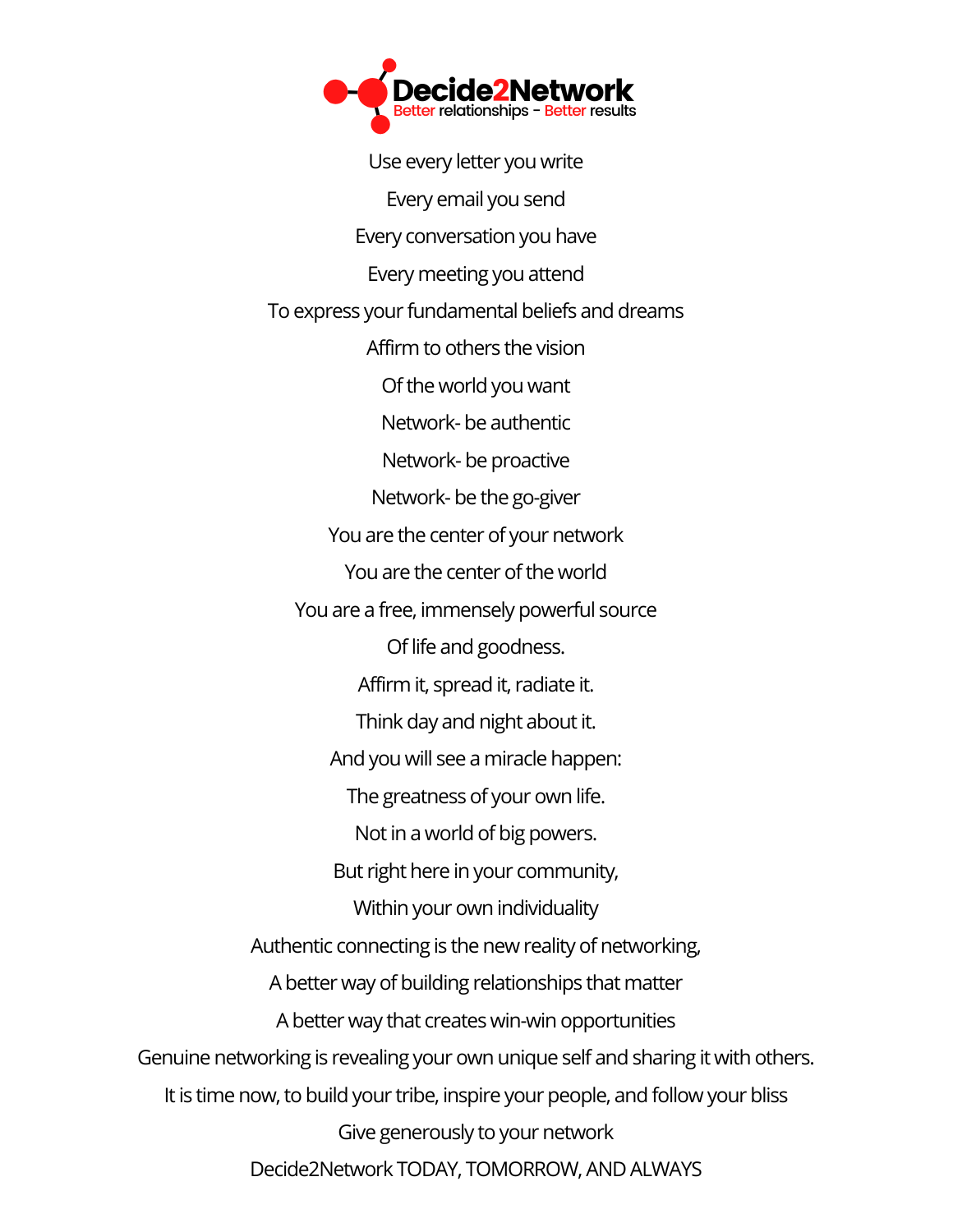

## **Who amI?**

Show me exactly how you want something done. I am your constant companion. I am your greatest helper or heaviest burden. I will push you onward or drag you down to failure. I am completely at your command. Half of the things you do you might as well turn over to me. And I will be able to do them- quickly or correctly.

I am easily managed-- you must be firm with me. Show me exactly how you want something done And after a few lessons, I will do it automatically.

I am the servant of all great people, And alas, of all failures as well Those who are great, I have made great. Those who are failures, I have made failures.

I am not a machine, though I work with the precision of a machine plus the intelligence of a person You may run me for a profit or turn me for ruin It makes no difference to me

Take me, train me, be firm with me, and I will place the world at your feet. Be easy with me and I will destroy you. WHO AM I? I AM HABIT.